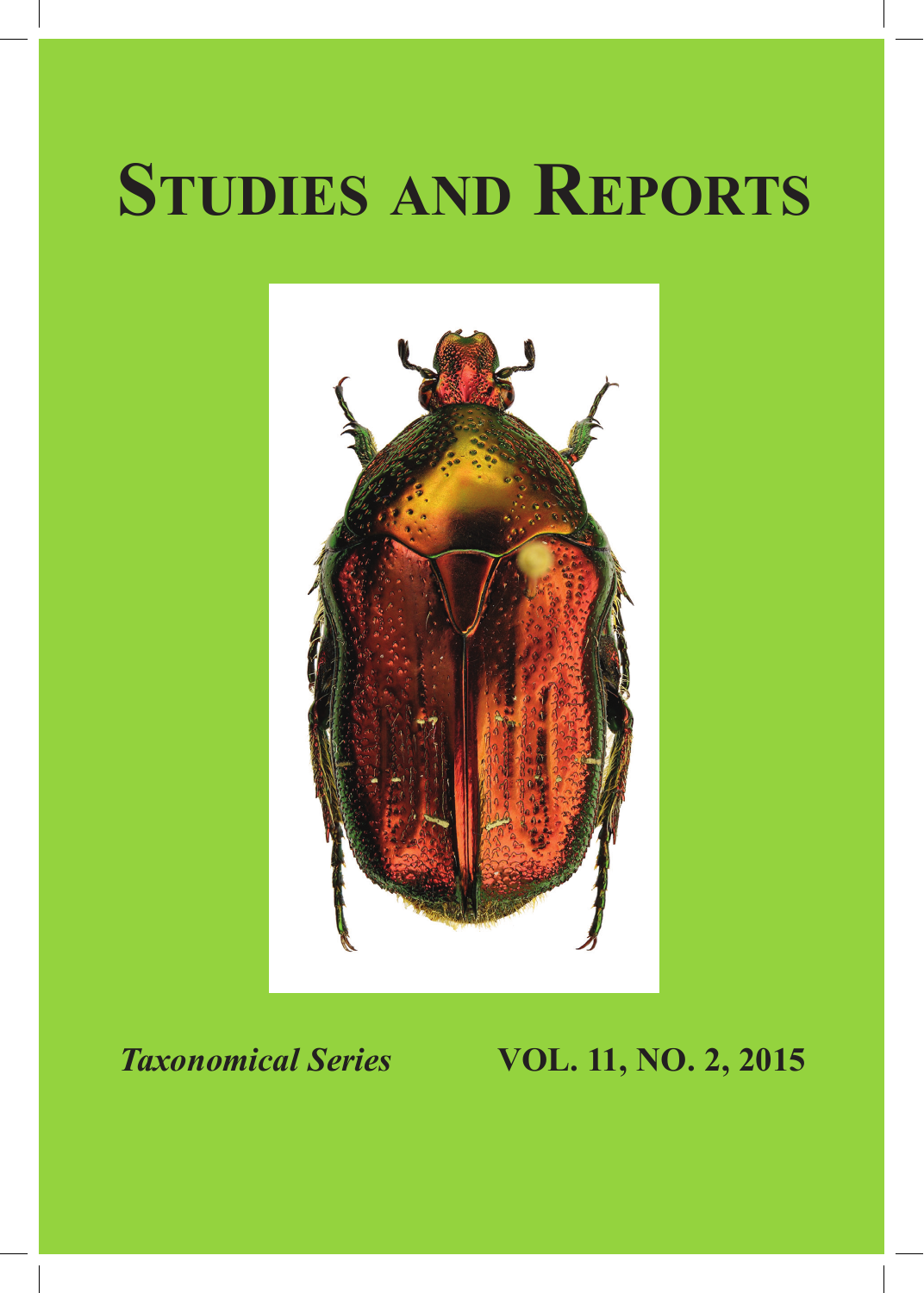### **STUDIES AND REPORTS***, Taxonomical Series* **VOL. 11, NO. 2, 2015**

A continuation of *Studies and Reports of District Museum Prague-East, Taxonomical Series* (2005-2009, ISSN 1803-1544), in time period of 2010-2012 as *Studies and Reports, Taxonomical Series* (ISSN 1803-1544), since 2013 as *Studies and Reports, Taxonomical Series* with ISSN 1805-5648. Since 2013 published biannually.

Taxonomical Series is an international, scientific reviewed journal. It publishes studies in systematic entomology (especially Coleoptera), catalogues, bibliographies, book reviews, etc.

| Editor-in-chief:         | Jan Farkač (Faculty of Forestry and Wood Sciences, Czech University of Life |
|--------------------------|-----------------------------------------------------------------------------|
|                          | Sciences Prague, Czech Republic)                                            |
| <b>Technical Editor:</b> | Jiří Háva (Faculty of Forestry and Wood Sciences, Czech University of Life  |
|                          | Sciences Prague, Czech Republic)                                            |
|                          | English Language Editor: Miloslav Rakovič (Prague, Czech Republic)          |

#### **Advisory Board**

| Aleš Bezděk       | Institute of Entomology, Academy of Sciences of the Czech Republic, České Budějovice, |
|-------------------|---------------------------------------------------------------------------------------|
|                   | Czech Republic                                                                        |
| Matthias Hartmann | Naturkundesmuseum Erfurt, Germany                                                     |
| Marcin Kadej      | Department of Invertebrate Biology, Evolution and Conservation, Faculty of Biology,   |
|                   | Evolution and Ecology, University of Wrocław, Poland                                  |
| Kerry Knudsen     | Department of Botany & Plant Sciences, University of California in Riverside, U.S.A.  |
| Tomáš Lackner     | Faculty of Forestry and Wood Sciences, Czech University of Life Sciences Prague,      |
|                   | Czech Republic                                                                        |
| Vladimír Novák    | Czech Entomological Society, Prague, Czech Republic                                   |
| Luboš Purchart    | Mendel University, Department of Forest Ecology, Brno, Czech Republic                 |
| Aleš Smetana      | Agriculture and Agri-Food Canada, Ottava, Canada                                      |
| Marek Turčáni     | Faculty of Forestry and Wood Sciences, Czech University of Life Sciences Prague,      |
|                   | Czech Republic                                                                        |
| David W. Wrase    | Berlin, Germany                                                                       |
| Petr Zahradník    | Forestry and Game Management Research Institute, Prague, Czech Republic               |

#### **This publication is covered by Biosis Previews, Zoological Records, Entomological Abstracts, Biological Abstract, CAB Abstract**

Cover design: Jakub Rolčík - CLARION Production Typeset by: Jakub Rolčík - CLARION Production

Publisher: Nakladatelství Jan Farkač, Czech Republic & Faculty of Forestry and Wood Sciences, Czech University of Life Sciences Prague, Czech Republic, http://www.fld.czu.cz/studiesandreports

**Editorial contact name:** Vladimír Novák, e-mail: alleculinae.vn@centrum.cz **Additional editorial contact name:** Jiří Háva, e-mail: jh.dermestidae@volny.cz

Published: 5.10.2015 Register: ISSN 1805-5648

Front species: *Cetonia* (*Sakaiana* subgen. nov.) *annamitica* Jákl, sp. nov. .